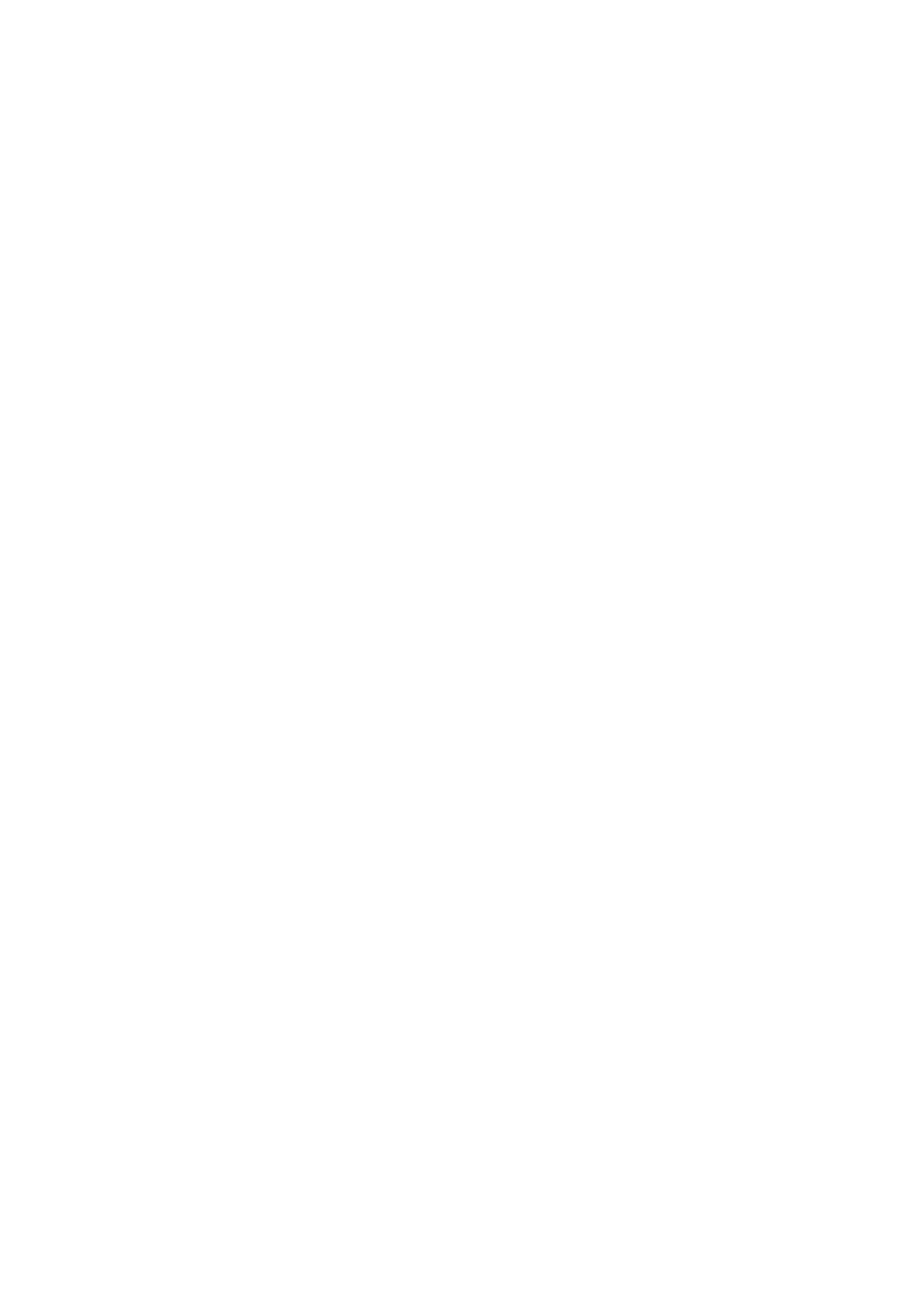# **1 Coram's History as Champion of Early Placement**

Coram was one of the first three pilot sites established in 1998-1999 for Concurrent Planning alongside Manchester Adoption Society (the Goodman Project), Brighton and Hove.

Coram has maintained its service and has placed 110 children over 17 years making it the longest established continuous provider. Coram has also provided consultation and training to the sector over the past five years, encouraging best practice within local authorities and voluntary adoption agencies.

In 2011, Coram launched its Centre for Early Permanence designed to champion and promote permanence practice which secures the earliest possible lifelong placement for children. This centre operates as a national practice learning set for all adoption agencies (LAs, VAAs and RAAs) and offers resources including conferences, training and tools such as materials for training prospective carers. Thirty seven LAs and VAAs have benefitted from membership of the scheme since 2013. In 2016/17 the 20 LAs and VAAs in membership made some 115 placements between them (approximately 30% of such placements nationally).

In 2011 the first ever longitudinal study of families by Coram found that all children placed in concurrent planning were still in placement with no disruptions. In a sample of 57 children placed under concurrent planning:

- Parents remained deeply committed to their children and spoke of the love and joy their children had brought whatever the issues they had faced.
- Despite earliest placement (almost all under 6 months and many placed from hospital), one third of children still needed significant support as they grew up, demonstrating the lasting impact of early adversity.

This indicated that early placement should be promoted where possible as a placement of choice and that adoption support services should be designed on the basis that a very significant proportion of adopted children/families would need ongoing support at some point during childhood.

It highlighted that efforts should be made to engage families with very young children in support groups as a preventive measure early in placement. In response to this, Coram introduced informal drop in groups ('Stay and Play') for carers and adopters of very young babies and children (aged 0-5 years) to provide peer support to adoptive parents, who had reported feeling isolated from mainstream early years services.

In addition the groups provided a forum where professionals could identify early signs of difficulties and if appropriate refer families for additional specialist support at an early stage. Evaluation of this programme has shown that all adopters appreciated the sessions and would recommend it to other adopters.

Announced by the prime minister as part of a package of measures in the Adoption Reform Programme, Coram published the *Good Practice Guide on the Role of Fostering for Adoption in Achieving Early Permanence for Children* in 2017 which updated the *Practice Guidance* commissioned by Coram in 2013.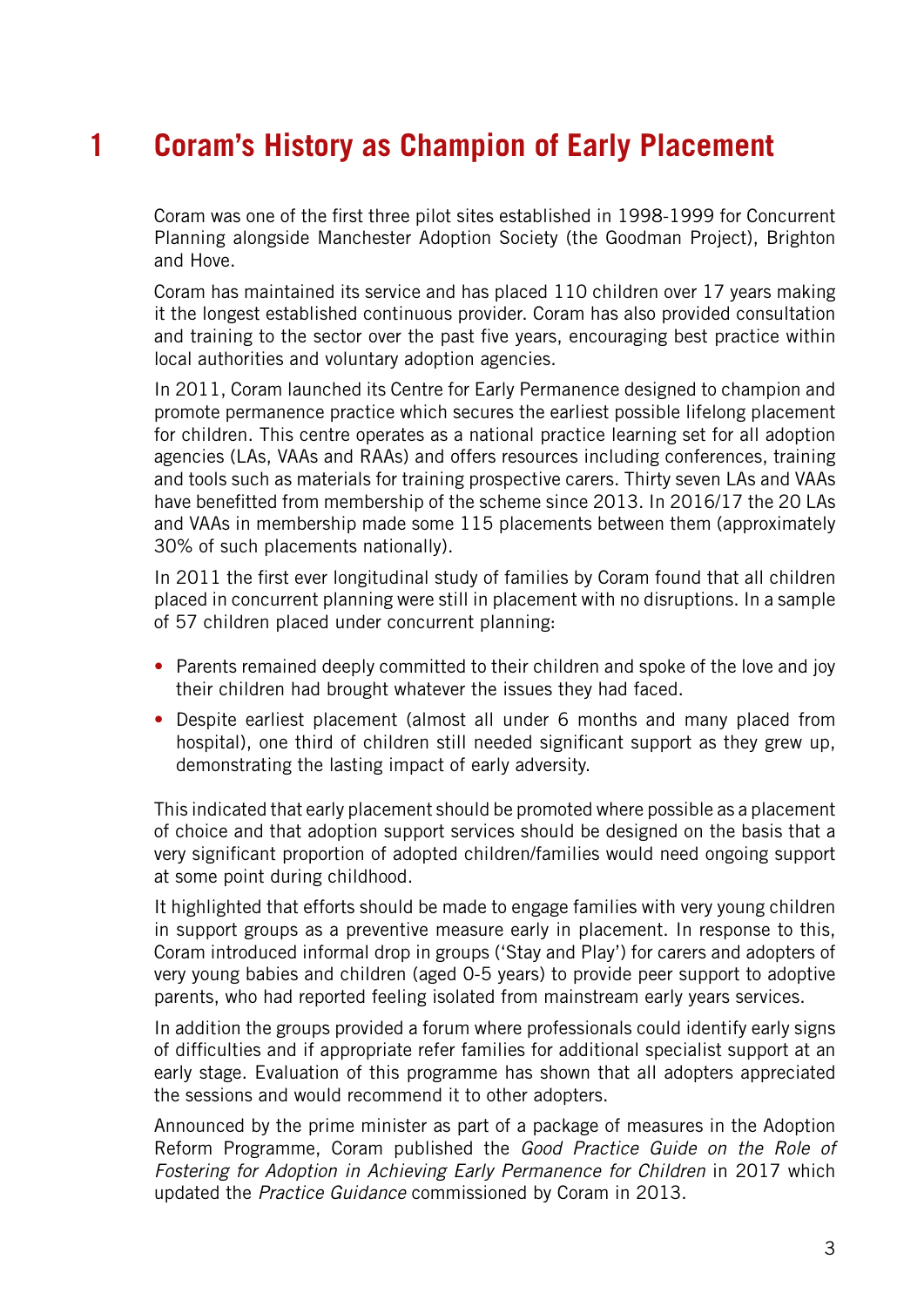Coram developed The Adoptables, a young ambassador programme to enable young people to identify and address the issues experienced by their peers. Problems within the school system were highlighted as a key issue by parents and The Adoptables toolkit for schools was published in 2017 and is PSHE Association accredited. It is available from coramlifeeducation.org.uk/adoptables.

In 2017 Coram committed to undertaking further national practice development and improvement of early placement as part of the adoption Practice Improvement Fund (PIF) programme. This included:

- Examining the issues of identity and transracial placement (ongoing)
- Extending the 2011 concurrent planning study referred to above with associated messages for policy; and
- Launching a new National Quality Mark in early placement to support agencies in embedding best practice learning.

This report provides key findings from the 2017/18 extension study with 12 families (10 drawn from the original sample) the first ever sample to be followed through concurrent planning over such a long period.

Whilst numbers are low, the qualitative approach summarises the policy messages for wider practice derived from the experience and testimony of early placement and compared, where appropriate, to other wider studies.

This report is one of a range of ways in which Coram is seeking to deepen professional understanding of early permanence and to advance practice. This includes the Early Permanence Network Group which supports mutual learning and co-production in the sector and offers specialist peer support and seminars, more details of which can be found at www.earlypermanence.org.uk.

We are also supporting practice through the launch of the national Quality Mark for Early Permanence which is independently moderated and available at https://qualitymark.earlypermanence.org.uk.

This study contains summarised information to protect identify. If you are interested in learning more about this study or the Network contact Jeanne Kaniuk at jkaniuk@ coram.org.uk.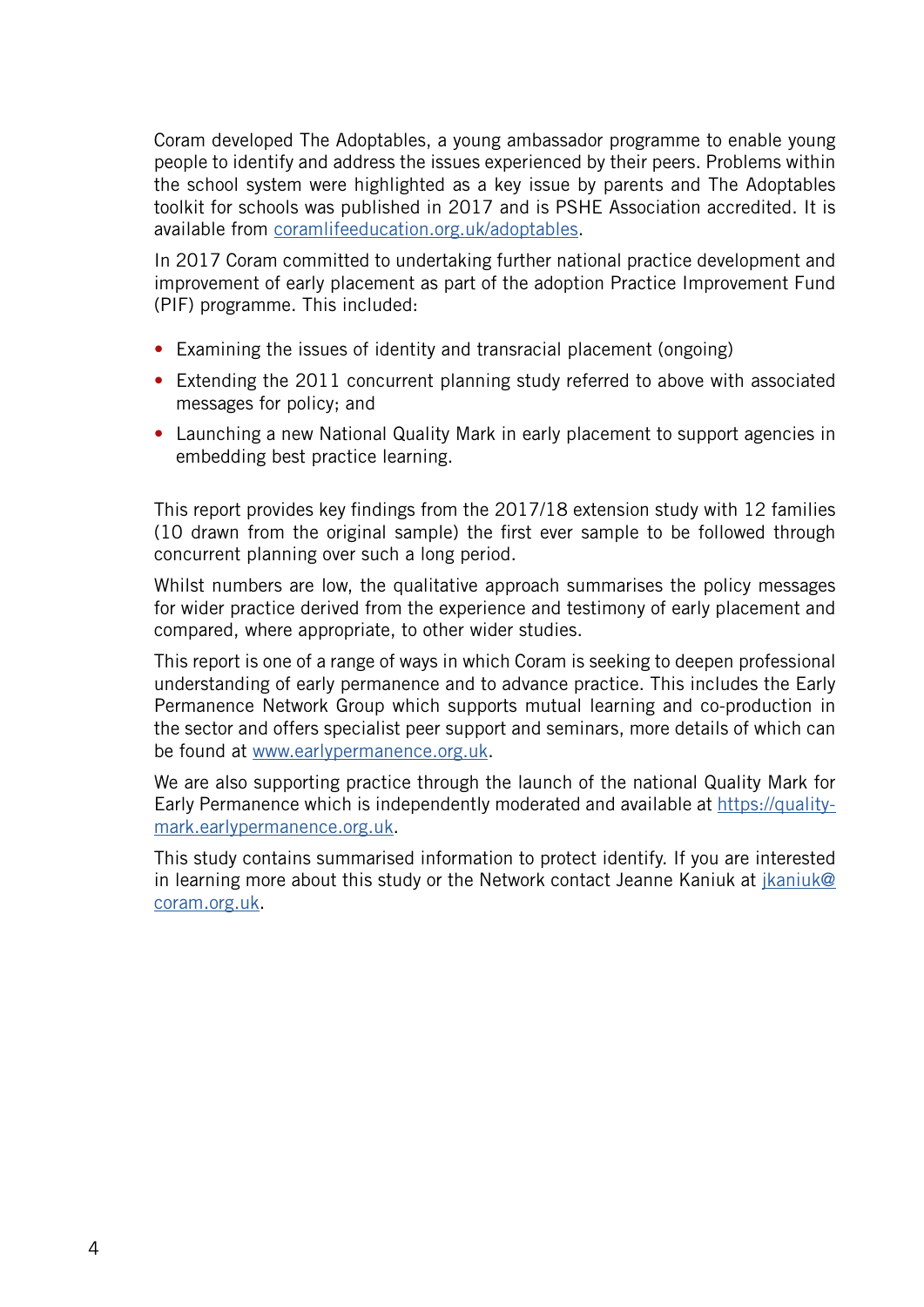# **2 Background to 2017/18 concurrency extension study**

#### **2.1 Background to 2017/18 study**

This report presents the views and experiences of 12 parents who adopted their children through Coram's concurrency programme. This research builds upon previous work conducted by Coram's Impact and Evaluation team in 2011. The majority of adopters (10) who participated in this 2017/18 project were also involved in the original research. Two adopters who were not included in the 2011 sample also participated in this later study.

All 12 adopters responded to an online survey which asked about their background as well as their satisfaction with various aspects of family life. A total of 10 parents participated in a more detailed qualitative discussion over the telephone and the content of this report is predominantly comprised of these responses. Additionally, for the first time, two young people shared their experiences of concurrency through qualitative telephone interviews.

#### **2.2 Sample 2017/18**

The twelve participating families represented 12 children adopted through Coram's concurrency programme, one in each family; six boys and six girls. The youngest child within the sample was aged 7 at the time of research and the eldest was aged 15.

At least half (6) of the children within the sample had required treatment for withdrawal of drugs at birth and been placed in special neonatal care. This mirrors the 2011 sample profile where 48% of children in the study were recorded as requiring treatment for drug withdrawal symptoms. There had also been a high incidence of mental health issues, learning difficulties and domestic violence among birth parents in the 2011 sample.

Two thirds of children within the sample exhibited learning or developmental issues which ranged in severity from fairly minor to moderate at the time of research.

In each wave of research, children were assigned to one of three categories to provide an overall indication of family functioning. In the 2011 research (covering 28 families) a third of children were doing well (32%), a third had some support needs (32%) and approximately a third (36%) had moderate to high additional support needs.

Of the ten families who participated in the 2011 study and the 2017/18 research:

- 7 (70%) had children who were assessed as having no additional support needs in 2011
- 3 (30%) had children who were identified as having some support needs in 2011

None of the families who participated in the 2017/18 study had been categorised as having children with moderate to high support needs in the previous 2011 research.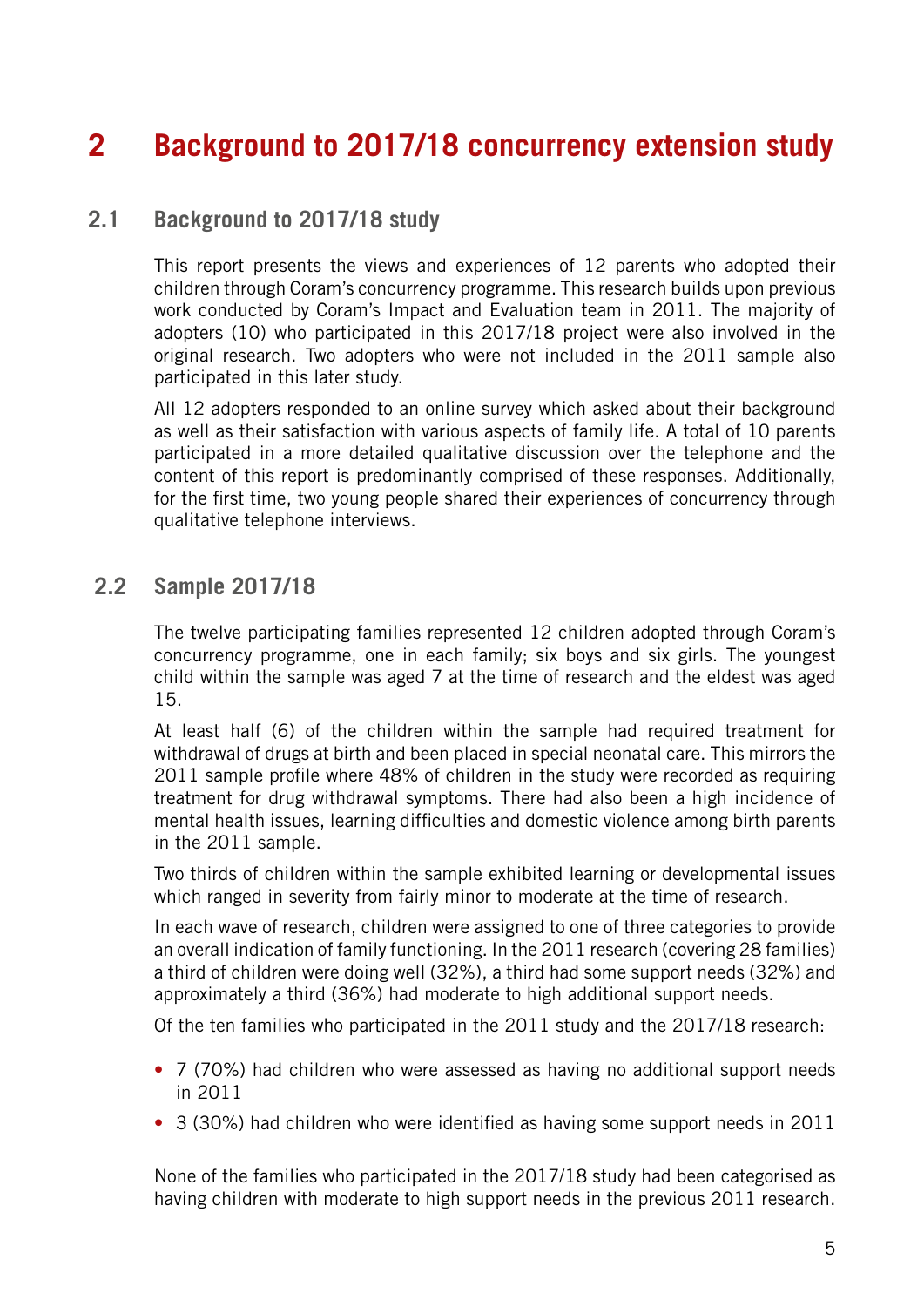# **3 Key findings and reflections**

#### **3.1 Placement stability**

**Every parent within the research sample reported that they loved their adopted children and that they had no regrets about their adoption.** 

**None of the families who responded had experienced post-placement disruptions (no children had been returned to care).** 

Despite a proportion of the families experiencing significant challenges in raising their children, adopters demonstrated impressive resilience and a deep commitment to their children reminiscent of their commitment as expressed in the original 2011 study. Many spoke of the joy that their children had brought to their lives and reflected on how their family now felt complete.

*'We love our daughters deeply and they love us and we have a very good positive relationship, all four of us. Some of the challenges we face are the same as any other family, but some are made worse by the adoption status, but nothing that is insurmountable.'*

*Mother, daughter aged 13*

*'I'm very happy with the family I have, the opportunities I have and the friends that I have. I am very happy.'* 

#### *Adopted son, aged 14*

This finding was in line with that of the Adoption UK 2017 survey of almost 2,800 adopters in which the most common characterisation of their child's adoption was "challenging but stable" and that no adopters regretted the adoption.

#### **3.2 Parents' views on the concurrency model**

**All parents were strong proponents of the concurrency process** which in their view offered two clear advantages over the traditional adoption process:

First, parents spoke of the benefits of adopting a baby and of the opportunity to promote and develop positive attachment as early as possible.

Second, most parents spoke of the advantages associated with meeting and getting to know their child's birth family at the start of the process, recounting their gratitude at being able to answer questions and talk to their children of their first-hand experience of meeting the birth family.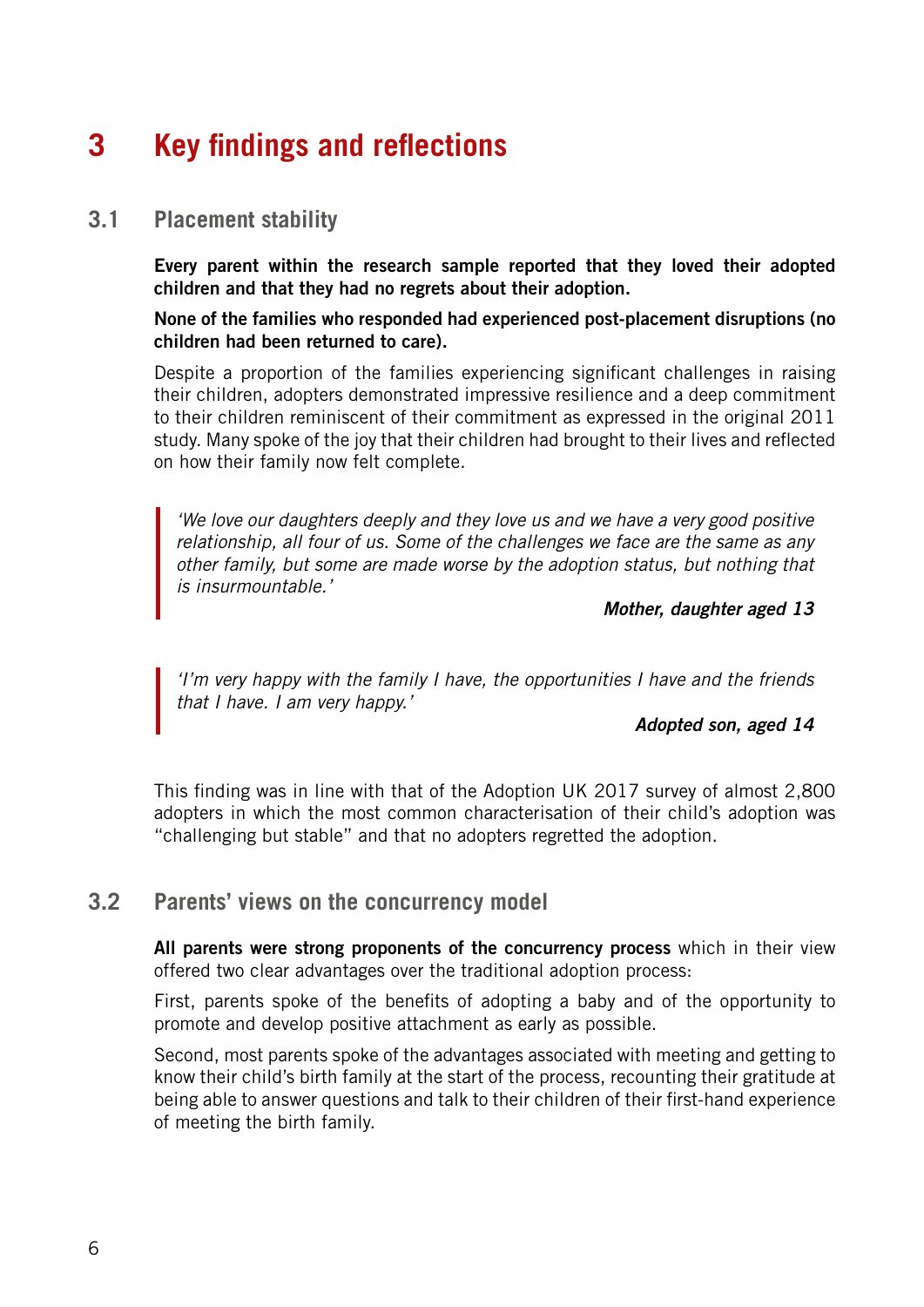*'We are so glad we did that. It's incredible that we can talk to Peter about his mum with authority, [talk] about his dad, about what happened. About what happened in his first year with photographs and stories and I just don't think that there is any question at all that that helped him to deal with who he is and how his future may be. We completely believe in the process itself. Absolutely, 100%.'*

#### *Mother, son aged 10*

### **3.3 Overall family functioning**

Even though children were placed in their early months, almost all families had experienced some difficulty parenting their adopted children. Of the ten families who participated in the qualitative element of the research, four families were faring 'well', three families were 'okay', and three families were identified as 'struggling' at the point of interview.

Eight of the families who participated in the 2017/18 qualitative research had also taken part in the 2011 study<sup>1</sup>. As outlined in Table 1, most (6) families had remained **on the same trajectory since 2011**.



Table 1: Family functioning in 2011 and 2017/18

Two families who were classified as functioning well in the 2011 research were struggling by the time of the 2017/18 research. In both of these instances heightened behavioural problems and increasingly difficult sibling relationships were the principal causes of additional strain.

This is also likely to reflect the reality that the children were some 6-7 years older in 2017/18 and therefore experiencing the developmental issues of adolescence, including those linked to school and peer relationships.

<sup>1</sup> Only families who had participated in the qualitative element of the programme were assigned to a category as insufficient information was gathered in the online survey in isolation.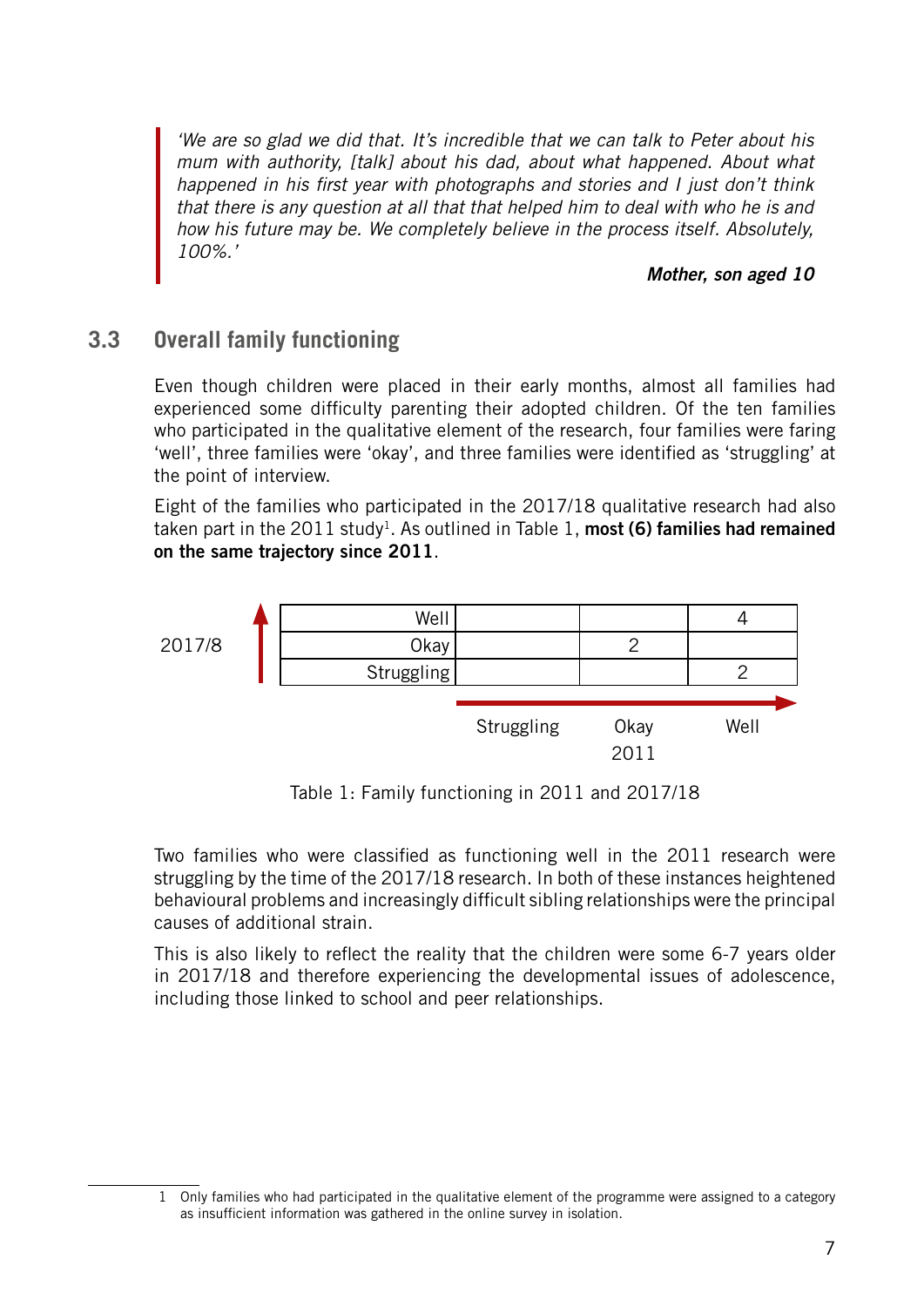### **3.4 Children's wellbeing**

Most parents reported that they believed that their children were happy despite any difficulties they described. Importantly, this was substantiated by the two children who participated in the young people interviews.

#### **3.5 Children's perspectives**

Two adopted children contributed to the extension study to offer their perspectives. **Both young people spoke of how happy they were with their lives and highlighted how close they were to their adoptive families**.

Whilst it was clear that one child and his family were functioning exceptionally well the other child's parents were evidently struggling much more to cope. Despite her mother's more negative account of family life, her daughter was positive and overtly appreciative of the relationships she enjoyed with her parents and sister. She did however express awareness that she could provoke arguments at times.

*'I wouldn't swap my parents for anyone. I know that sounds cheesy but it's true. If I hadn't been adopted by them, I can't imagine what my life would have been like. I wouldn't be at the same school and they are so important to me clearly. I love living with them. They are older parents as such but I think that's such a positive because they know so much more about the world and they teach me a lot. It's like not being adopted, because I was adopted so early. What I am trying to say is that they are like my biological parents, it's not like I didn't bond with them, so I don't think I'm any different to anyone else.'* 

#### *Adopted son, aged 14*

*'I feel very happy at the moment – I'm happy about most things, school, friends, family. I like chatting with them at the end of the day to find out how their days have been.'*

#### *Adopted daughter, aged 13*

Whilst only two children agreed to participate, this is nonetheless the first occasion on which children from concurrent planning have expressed views.

The two children were invited to respond to four standardised quantitative questions designed to measure wellbeing on a 0-10 numeric scale where '10' represents the most positive response2.

<sup>2</sup> Questions were worded as follows: 'How satisfied are you with your life with '0' meaning 'not at all satisfied' and '10' meaning 'completely satisfied'?', 'How happy did you feel yesterday, with '0' meaning 'not at all happy' and '10' meaning 'completely happy'?', 'How positive are you about your future with '0' meaning 'not at all positive' and '10' meaning 'completely positive'?' and 'How much do you think your life is worthwhile with '0' meaning 'not at all worthwhile' and '10' being completely worthwhile?'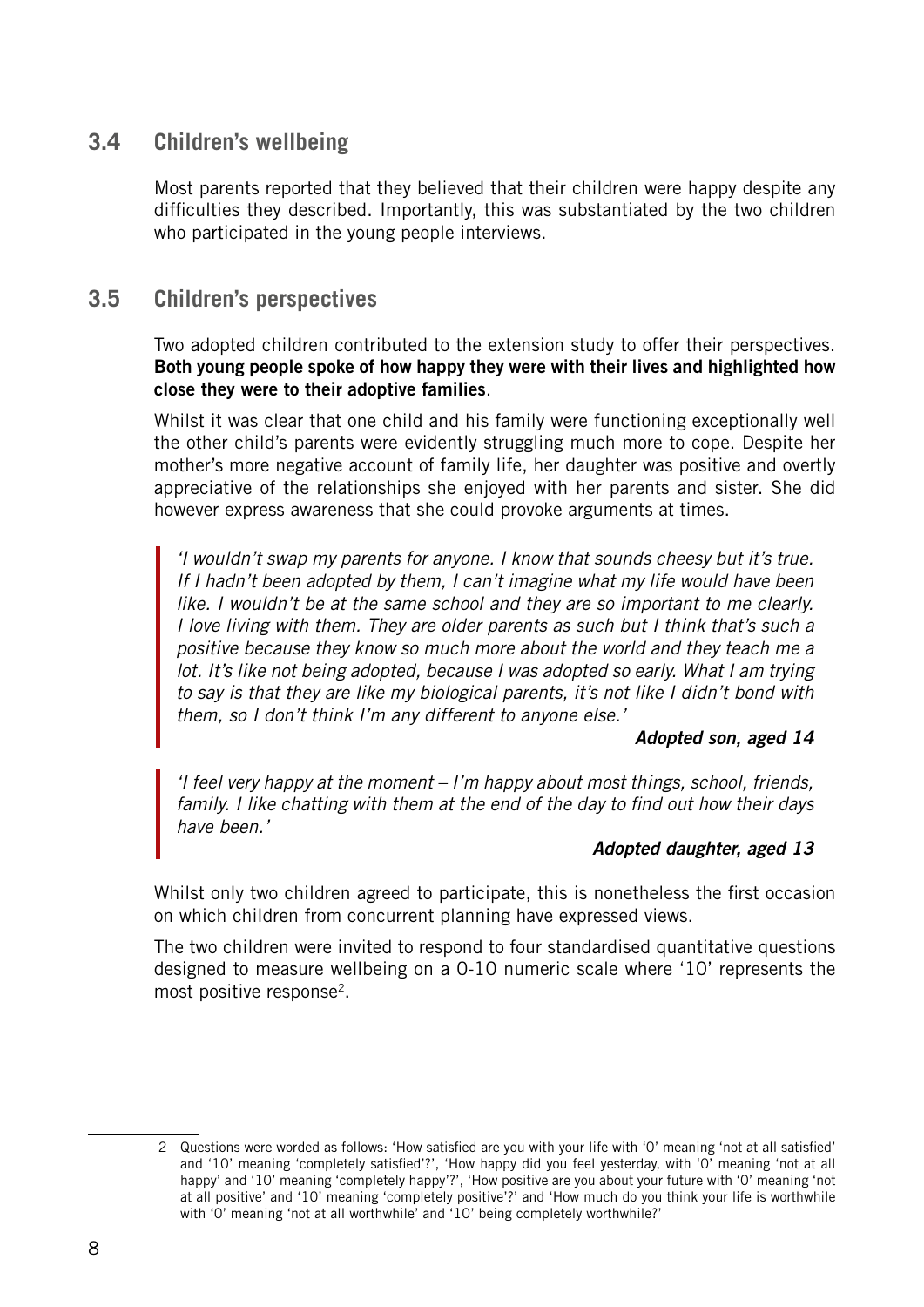Both children in the sample responded extremely positively to all four measures. **Not only were these two children more positive in their responses than children in care and other adopted children but they also reported higher levels of wellbeing than their peers in the wider population**. Figure 1 shows the two young people's responses compared to mean response scores from the following three comparison groups:

- Young people in the general population (aged 11-17)
- Adopted young people (aged 11-18)3



• Young people who are looked after (aged 11-18)

Figure 1: Young People's Responses to Wellbeing Measures

While this is only two young people and potentially not typical of the wider population of children adopted via concurrency, this finding is consistent with other research about adopted children.

For example the 2016 study of adopted children age 11 to 18 conducted by Coram for the CVAA Sector Capacity Programme indicated that many adopted children score themselves very highly against some of the same questions. In this larger sample of adopted children (N=37, aged 11 to 17) 30% scored their satisfaction with life as a '10'.

<sup>3</sup> No normative data was available for the adopted population re. whether life is worthwhile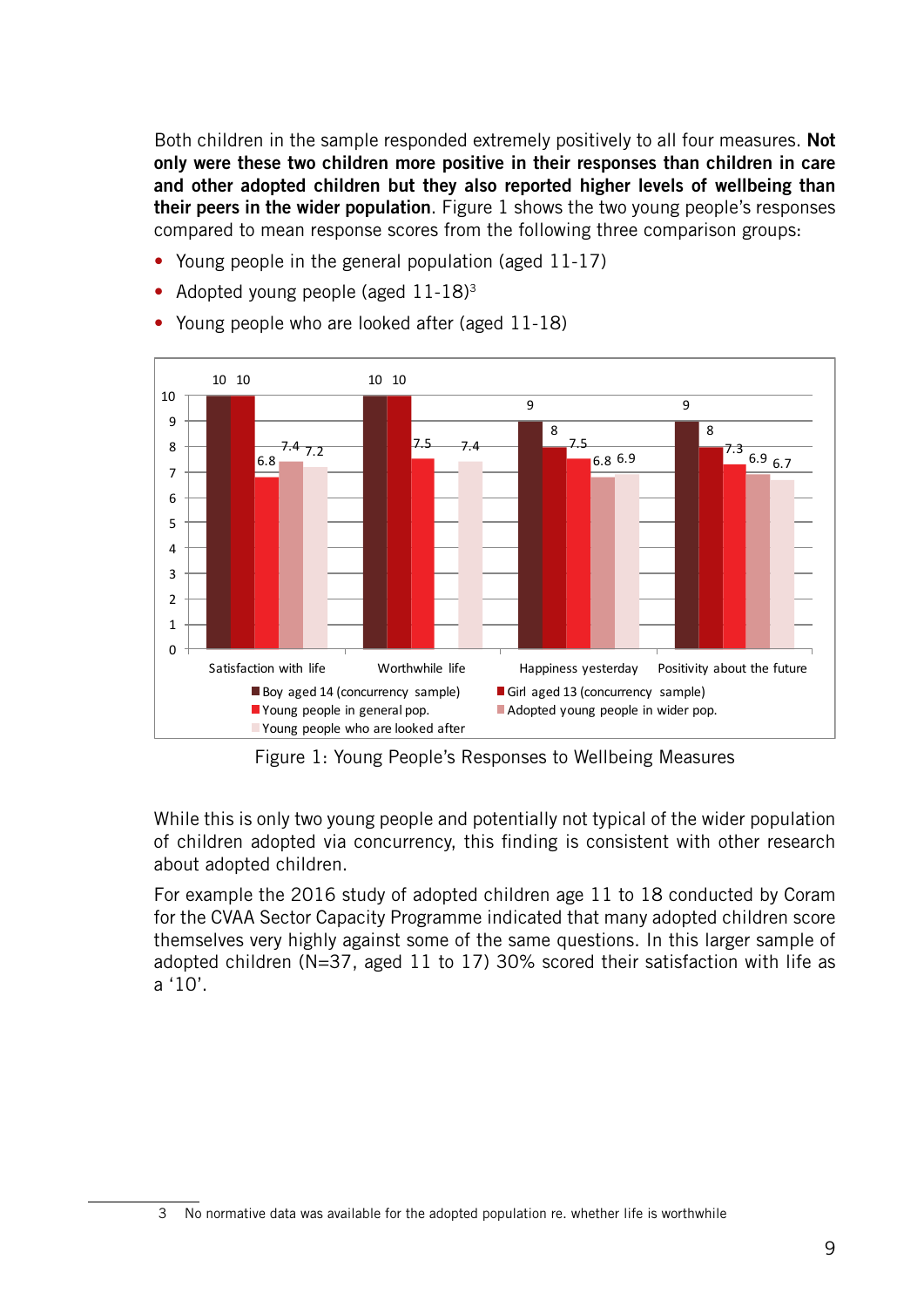### **3.6 Children's behaviour**

**Most parents in the qualitative sample (7; 70%) reported that their children had at least some behavioural issues** mainly in evidence at home but sometimes also at school.

Adolescence was widely reported to have been a critical period, as is true in the general population; however the impact was particularly pronounced for this group of children. Pre-existing problems with behaviour tended to have become more marked, although for some there was improvement towards more age-typical values.

At home incidents could escalate to verbal and physical abuse. Aggression to adoptive parents is not uncommon. In the 2015 AUK survey 64% of parents said that their adopted child had displayed aggressive behaviour. Yet the Al Coates (2018) survey showed that 30% of adopters had experienced regular child-to-parent violence, whereas parents within the concurrency sample only reported sporadic outbursts.

Several parents indicated that this worsened with the challenge of moving school indicating the importance of automatic support at secondary transition. The descriptive accounts were generally supported by children's SDQ scores; collectively, total difficulty scores had increased since 2011. However three children exhibited lower total conduct problems scores in 2017/18 than reported in 2011.

The qualitative research indicates that **children's behaviour did not seem to be correlated with early drug withdrawal**. Half (50%) of those who had needed treatment at birth, had grown up without any behavioural issues and were at least meeting learning expectations at school. This is one of the complex issues raised by the research. There is no 1:1 correlation between any of the adversity factors and the outcomes for individual children. It appears that outcomes are caused by multiple factors and might include issues yet to be identified such as genetic vulnerability, the child's resilience or parental resilience.

Such issues do appear to be amenable to intervention. A separate evaluation (2017) of Coram's parenting groups for adopters of young children found that by the end of the programme three times as many parents reported feeling 'very confident' or 'confident' in managing future problem behaviours than at the start of the programme. Similarly, the evaluation (2017) of a parenting group for older, adolescent children also found that higher proportions of parents felt confident in managing problem behaviours by the end of the programme.

### **3.7 Parental satisfaction**

Parents were asked to complete the Kansas Parental Satisfaction Scale (KPSS) in both 2011 and 2017/18 facilitating a comparison over time. In 2017/18 lower proportions of parents were 'extremely' or 'very satisfied' in all three measures: their child's behaviour, themselves as parents and their relationship with their child. Yet **although parents were somewhat less positive than in 2011, none reported 'dissatisfaction' in any area**.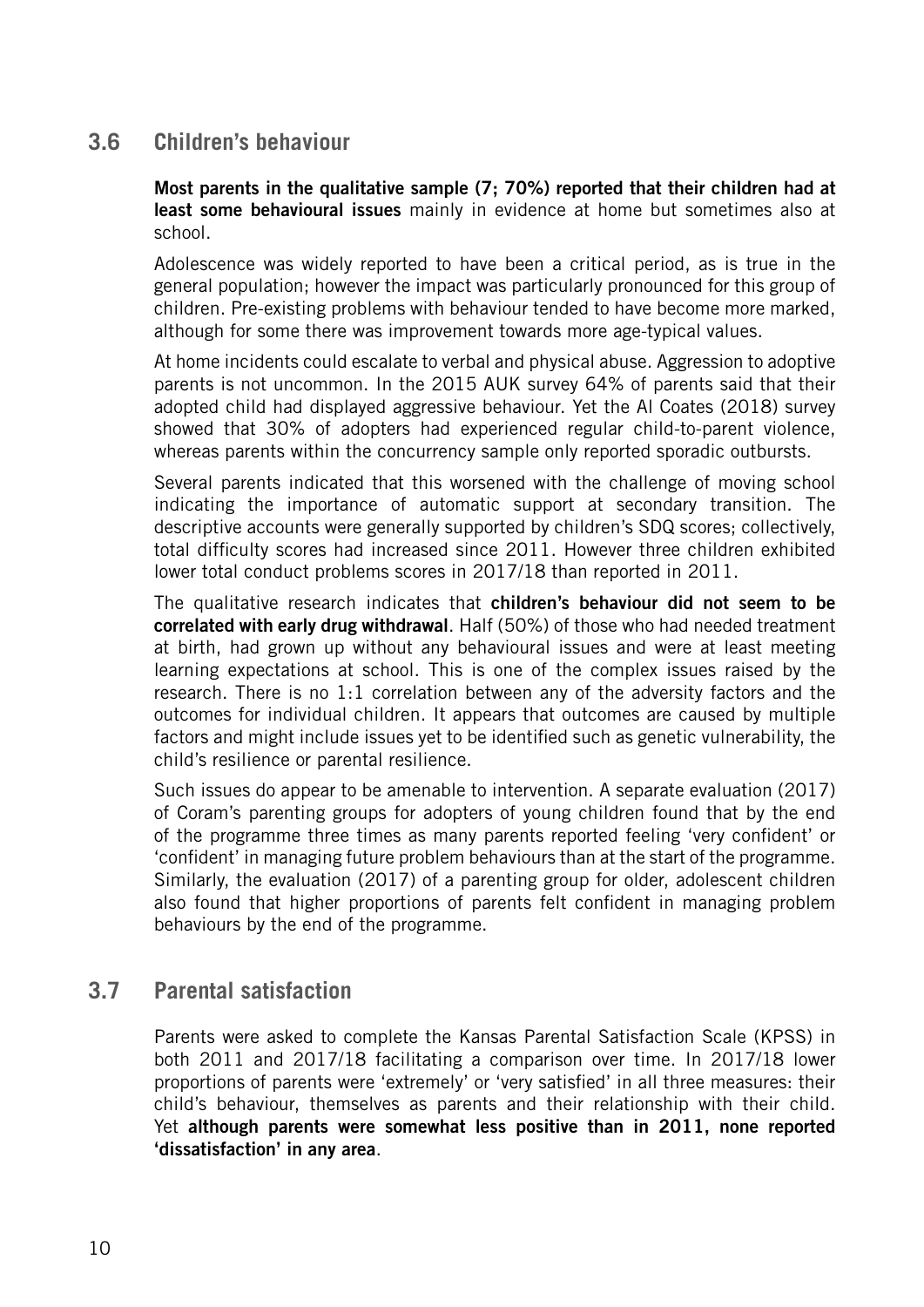It is to be expected that levels of satisfaction may fluctuate over time and it will be important to follow this cohort of children up in early adulthood to obtain a further picture of their development. Early to mid-adolescence is one stage in the lifelong development trajectory.

### **3.8 Relationships within the home**

**The majority of parents described a close and loving relationship with their children in spite of any challenges**. Close relationships are not uncommon in adopted families; the 2016 CVAA survey all of the adopted children surveyed reported that they had an adult who they trusted.

Six families had more than one child – sometimes a birth child plus an adopted sibling, other times two adopted siblings from different birth families. **Two thirds of children with siblings (4 families) had forged a positive relationship with their brothers or sisters** albeit in some cases there was a level of friction between the siblings.

However **in two families (one third) the parents reported that there were very high levels of conflict on a frequent basis** which impacted on the quality of family life. In both of these families, each child had been adopted. Relationships could be particularly tempestuous when both children had been adopted as in the cases of two families identified as 'struggling'. This indicates that agencies need to offer better information about the challenges associated with adopting a second child.

It is instructive to note that **in one of the families reporting high levels of conflict, this was not borne out by the child who volunteered to be interviewed**. She acknowledged that she and her sister frequently argued and that she often initiated the difficulties, but nevertheless reported a sense of happiness in her family and warm, close relationships with all her family members including her sister.

*'The three most important things to me are my mum, dad and sister. They are always there for me and I can talk to them about anything.'* 

#### *Daughter aged 13*

 *'When she first came to our family it was weird and quite difficult because I wasn't getting any attention so I'd do things to get attention like start stupid rows…I probably still do that a bit.'*

*Daughter aged 13* 

#### **3.9 Sharing information**

Several parents **had concerns about how much information their children chose to share with their peers fearing it could place their children in a vulnerable position**. It could be difficult to educate children about how much detail they should share about their family history and to navigate the balance between being honest and being selfprotective, keeping some personal information private or sharing only with close and trusted friends. One mother was principally concerned with the rise of social media and worried that her child might be able to be identified by her birth family.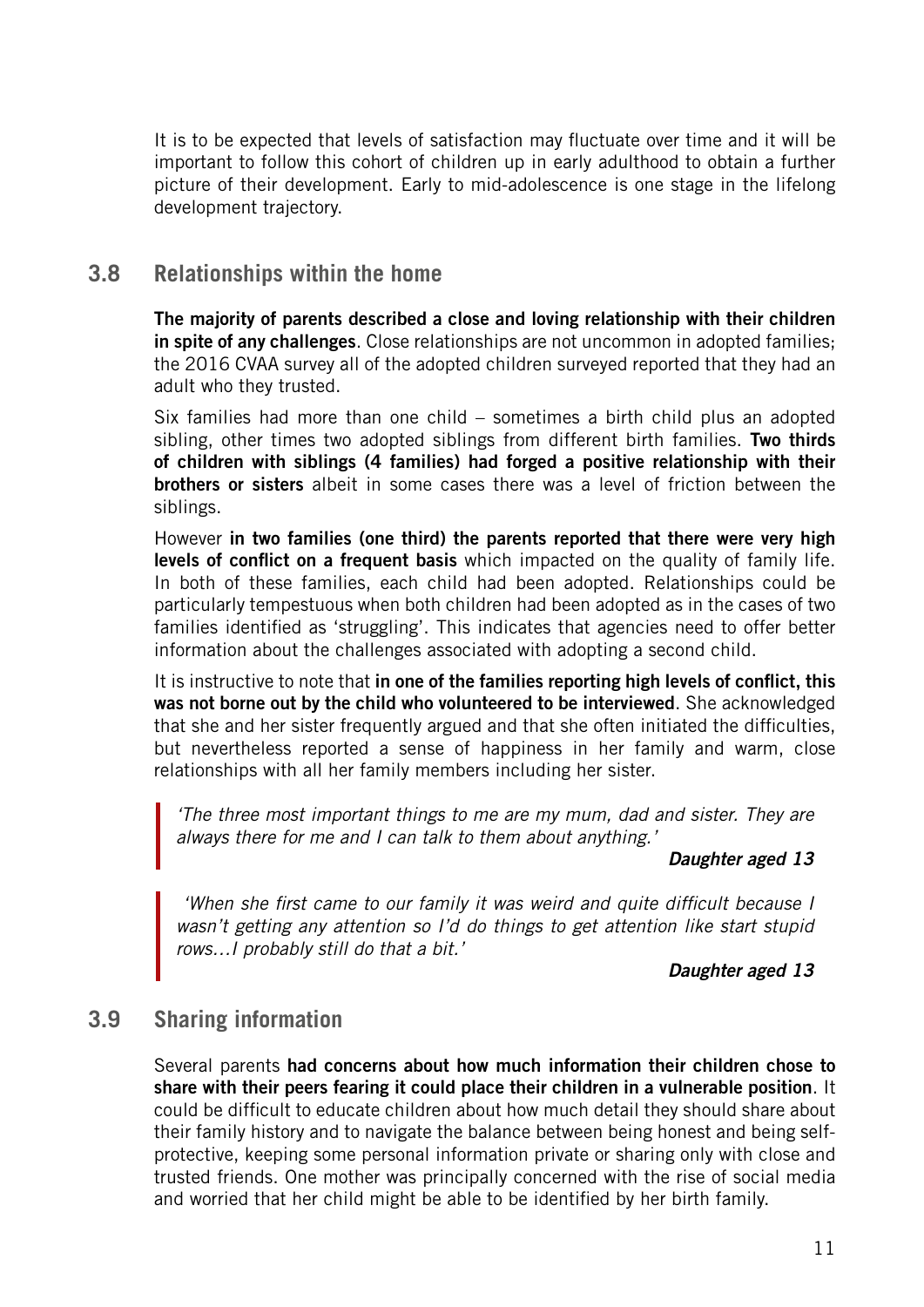# **3.10 School support**

All children within the sample were in mainstream school but **almost all felt that schools were not doing enough to support adopted children and their families**. Schools were reported as failing to listen or acknowledge their concerns or taking a punitive approach to dealing with their children's behaviour. Schools were also said to be unwilling to establish simple, practical systems such as placing the child at the front of the classroom or failing to passing on information about the child's background to new teachers. Teachers did not always inform adoptive parents when sensitive topics such as genetics were to be taught.

#### **3.11 Learning**

**Most children faced challenges with their education**; five (50%) were identified as having some form of learning or concentration problem which was often exacerbated by a propensity to 'give up' on schoolwork. This finding, derived from the study's small sample, appears to be representative of the wider adopted population. Experimental statistics gathered by the DfE (SFR11/2016) indicated that 47% of adopted children have special educational needs.

**Teachers' expectations were often unrealistic and many did not understand the impact of adoption**. Parents indicated that they were much less concerned about their child's academic achievement than their ability to settle into school life and cope in the classroom environment.

Schools and services need to recognise the prevalence of learning needs among adopted children and to design services accordingly.

*'I did actually complain and say to the teacher "whilst I appreciate for you it's very important what marks they are getting, for us, it's frankly not. What's important for us is that he stays in one piece with some self-esteem, selfrespect and isn't stressed out of his mind in the remainder of this year"… I don't think she took the issue as seriously as she might have done.'*

*Mother, son aged 10*

#### **3.12 Mental health**

Adopters could find it difficult to discern how happy their children were. **Nevertheless most children were considered to be generally happy** despite parents expressing concern about their children's level of anxiety. When children had accessed formal support, parents reported that their children's mental health had noticeably improved. **Such timely support matters**.

There had been one potentially serious mental health issue at the point of interview although when the child was referred to the family doctor, the GP felt that this had been a cry for help rather than a mental health crisis. The mother of this child was vigilant and will be alert to future issues that may arise. Indeed one aspect of the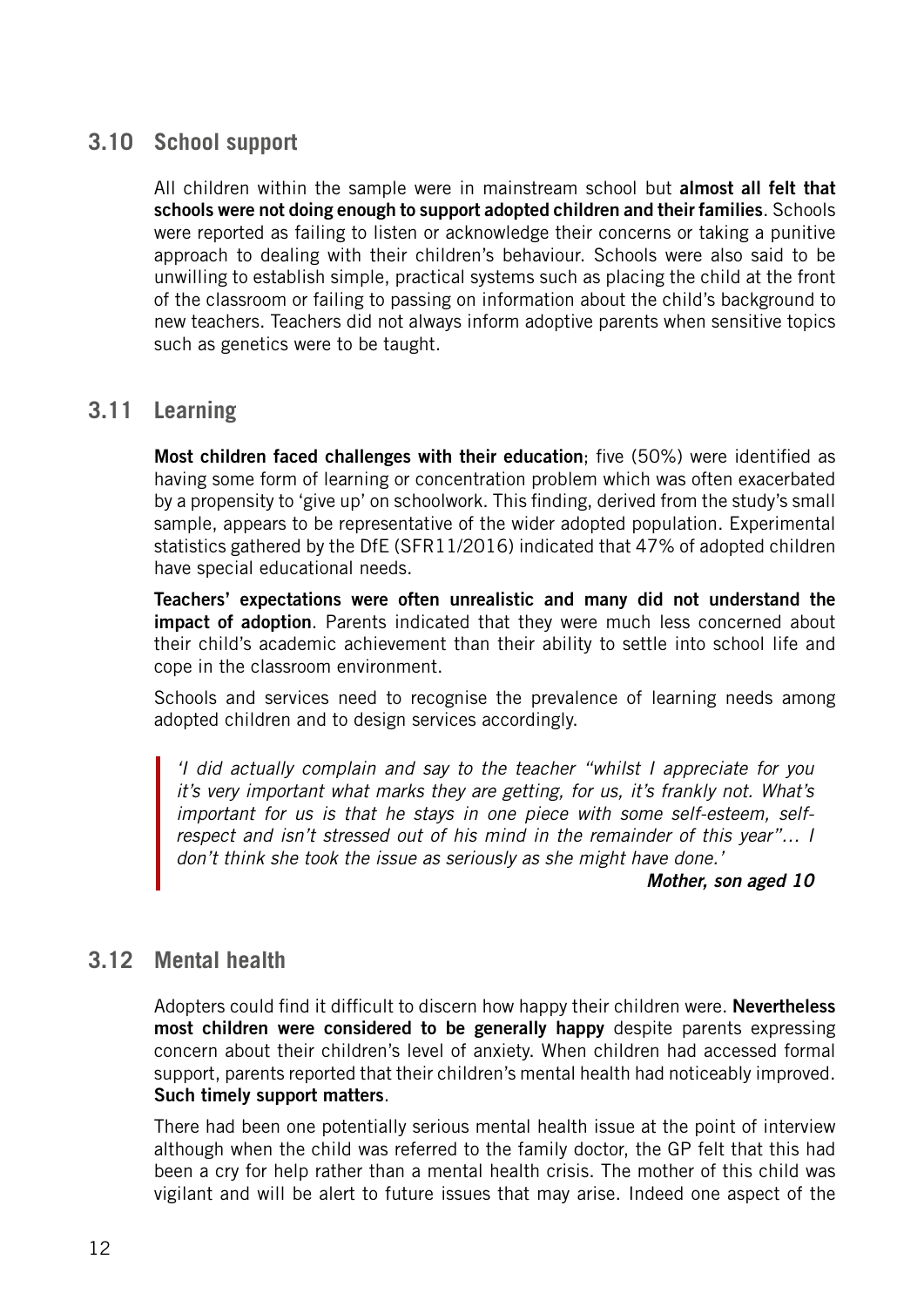responses from parents was their level of concerned attunement with their children and willingness to support them in times of difficulty such as with school issues.

# **3.13 Relationships with birth relatives**

**Most adopters commented favourably on the opportunities they had had to get to know their children's birth parents at the time when the children were placed as foster children during court proceedings**. Seven out of ten adopters (70%) reported that they had been in contact with their child's birth family whilst the adoption placement plan was being formulated. This laid the foundation for being able to talk to their children in a meaningful way about their birth parents and the reasons they had not been able to care for them.

Nevertheless adoptive parents' relationships with their child's birth family could be very complex. Contact tended to have ebbed and flowed over the years.

#### **At the time of 2017/18 research, nine of the twelve families (75%) within the sample had some recent contact with at least one member of their child's birth family.**

In most cases in 2017/18, contact was via letterbox and typically limited to exchanges with adoptive parents and not the child. In three cases, children had recently had face-to-face contact with their birth family.

These ongoing interactions were generally considered to be positive. However issues occurred where face-to-face contact had ceased; one nine year old boy had notably struggled to cope and become withdrawn from his classmates when his birth mother had stopped attending their meetings. Other children expressed confusion about why they could no longer see their brothers or sisters. Where contact was terminated it was not the adoptive parents' initiative.

The adopters expressed sadness for their children at having meaningful relationships interrupted.

*'[We went to her birth family's] house and we were quite open to contact with them. They were really keen, really enthusiastic and then nothing. We are in two minds; we can really see the benefit of staying in touch for Rose as she grows older but we don't want to initiate or re-initiate something where they will let her down…'*

#### *Mother, daughter aged 7*

#### **3.14 Conversations about children's backgrounds**

Children exhibited varying levels of interest in their birth family; some were not interested in developing a relationship with their birth family, whereas others seemed preoccupied with their background. One boy was described by his father as being 'fixated' with his older birth brother. In some households, the issue of adoption was discussed quite openly, but other children were reluctant to talk about their history.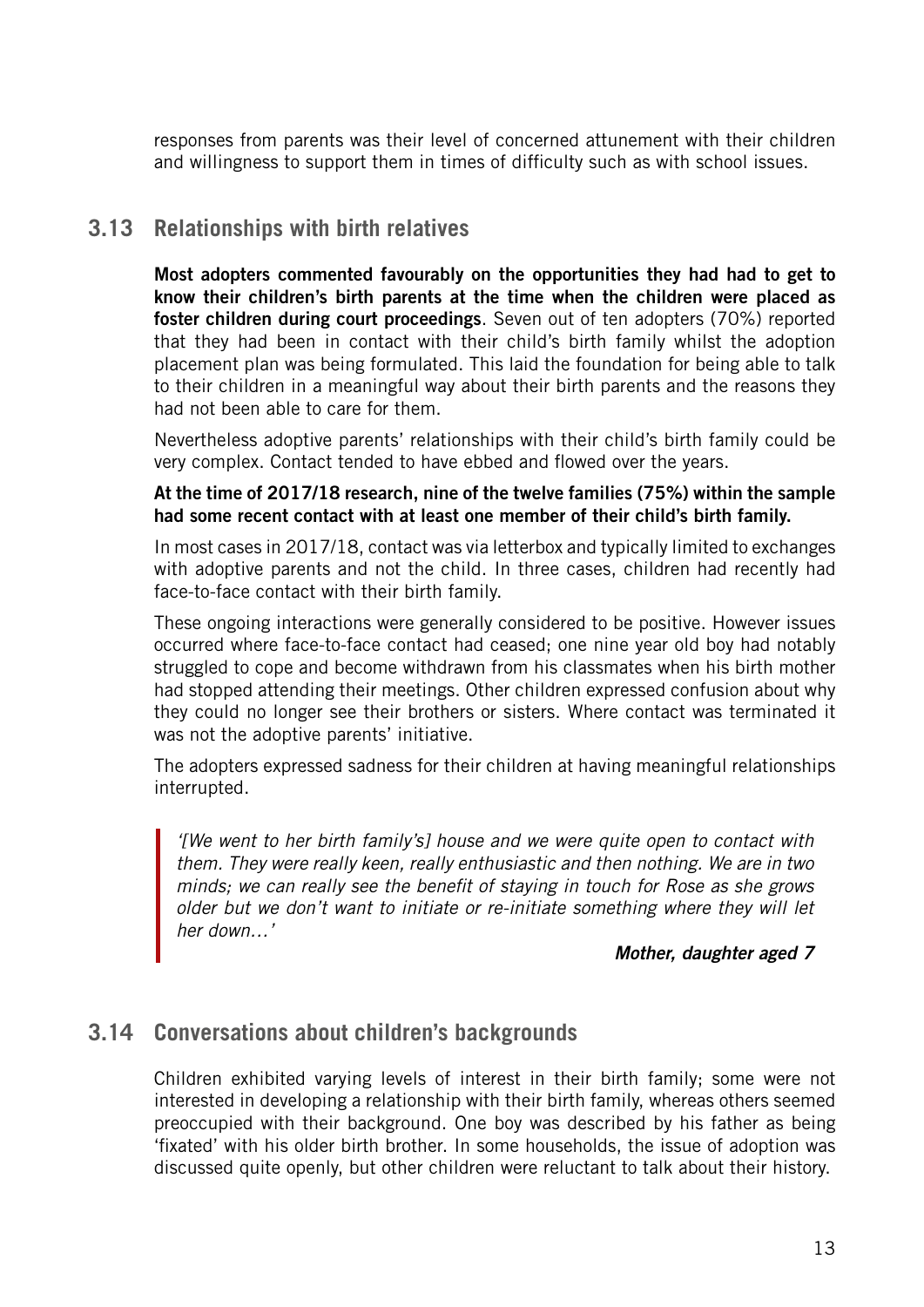As specific benefit of concurrent planning, **most parents felt suitably equipped to answer their children's questions about their birth family** when they did arise. Adopters tended to apply a common approach of sharing greater detail as their children got older, but for some it was difficult to know exactly how much distressing information they should volunteer and when.

In some instances where there was no ongoing contact with birth families, adopters were not certain whether their child's birth parents were still alive. **Adopters found it distressing when they could not offer their child any reassurances about their birth family's welfare**. This is a complex issue with no straightforward solution.

Many parents harboured concerns about the probability that their child would eventually want to establish contact with their birth family; **most recognised that they were likely to require support about contact issues in the future**.

Life story work that gives children are a realistic picture of their birth family may help to manage expectations when making contact. Within this study adopters were pleased with the Life Story work provided by Coram but research undertaken by Coram and The Hadley Centre at the University of Bristol has uncovered a huge variance as a third of adoptive parents said that their child's Life Story Book was 'terrible', while 40% described it as good or excellent. In approximately a third of cases there did not appear to be a life story book provided by the local authority.

It would be extremely helpful if the ASF were authorised to fund lifestory work to ensure a more consistent approach.

One mother mentioned her anxiety about the possibility of her child being traced via social media. This is an increasing concern for many adoptive parents and professionals as it is becoming increasingly easy for contact to be made in an unplanned way, whether initiated by a member of a birth family or by an adopted adolescent who does not foresee the potential repercussions of this.

This is a modern manifestation of an old problem and one where adoptive parents would benefit from more training on the possibility of unplanned contact via social media and how to help their children to be protective. This is an increasingly important task for adoption support services and an area where children would themselves also benefit from greater direct guidance.

### **3.15 Information, preparation and support provided during the concurrency stage**

Half of the parents felt that during the preparatory and early adoption stages (between the years 2004 to 2009) they had been well-prepared and informed about the process and what to expect.

Others felt that they could have been supplied with more information, particularly around the possible manifestation of problematic behaviour.

It is important to note the challenge that these children face at times of transition – particularly from nursery to school and from primary to secondary school – which is predictable – and to offer regular opportunities for adopters to have support at such times. Parents indicated that they would have liked more information about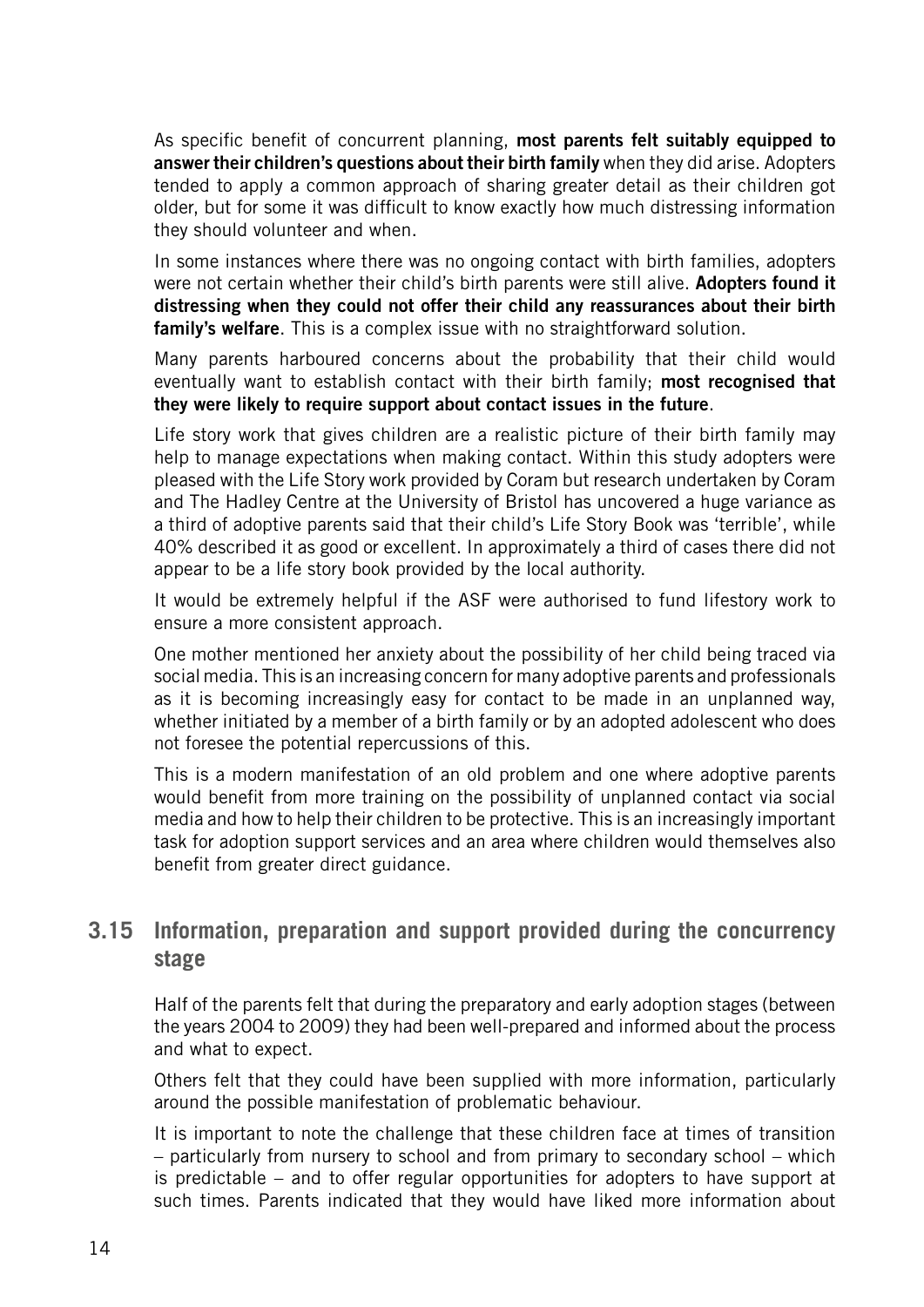identifying early 'warning signs' in children's behaviour. This might best be managed by the provision of opportunities to discuss emerging concerns rather than waiting for a problem to become so significant that it requires a formal referral.

It is not realistic to expect that however thoroughly adopters are 'prepared' for a wide range of potential outcomes, that they will necessarily recall the pertinent information several years down the line given the time lag between preparation and adolescence. Indeed several parents commented that they would not have 'listened' to information about possible challenges in the early stages of the process. More helpful is the growing awareness of the importance of adoption agencies (LAs/VAAs/ RAAs) operating an open-door policy so that adopters feel entitled to seek advice early rather than feeling that they will be perceived as having 'failed'. This is the purpose of providing preventive services and support groups for adopters from early in placement as discussed above.

*'Things could have been done to better prepare us, yes. But I would never have known that at the time. You are so open and in love with the idea of having a child that it doesn't matter how much you tell us. It doesn't matter if you tell us that it's going to be hard and that it's not going to be a happy forever story because we don't hear it. We can't hear it. Most parents, including ourselves, thought that if you love a child enough, whatever they have been through, whatever their difficulties it will be good. And actually that isn't true. Love isn't enough.'* 

#### *Mother, daughter aged 7*

#### **3.16 Post Adoption Support**

Most of the families had accessed professional support at some point since their child's adoption. **This support provision was generally very well received** and the majority of parents who were no longer in touch with Coram reported that they would contact the organisation if they needed to. Eight of the twelve families within the sample had received support from other agencies including CAMHS, their local authority or their child's school.

Parents spoke favourably about interventions offered at Coram and elsewhere but they also highlighted **how difficult it could feel to access support** especially if staff in the agency had changed. It could also be challenging to arrange childcare to attend support services whilst balancing work commitments. In addition several families had moved which made it more problematic to access support although telephone support is always available as well as referral to local resources.

Adopters also discussed how Local Authority Support and CAMHS often had prohibitively long waiting lists and highlighted how funding issues could prevent schools from investing in support. It was noted that some children had refused to attend counselling or therapy sessions despite their parents' encouragement. The need to listen to young people's preferences for the type and approach of support is an important message that came through.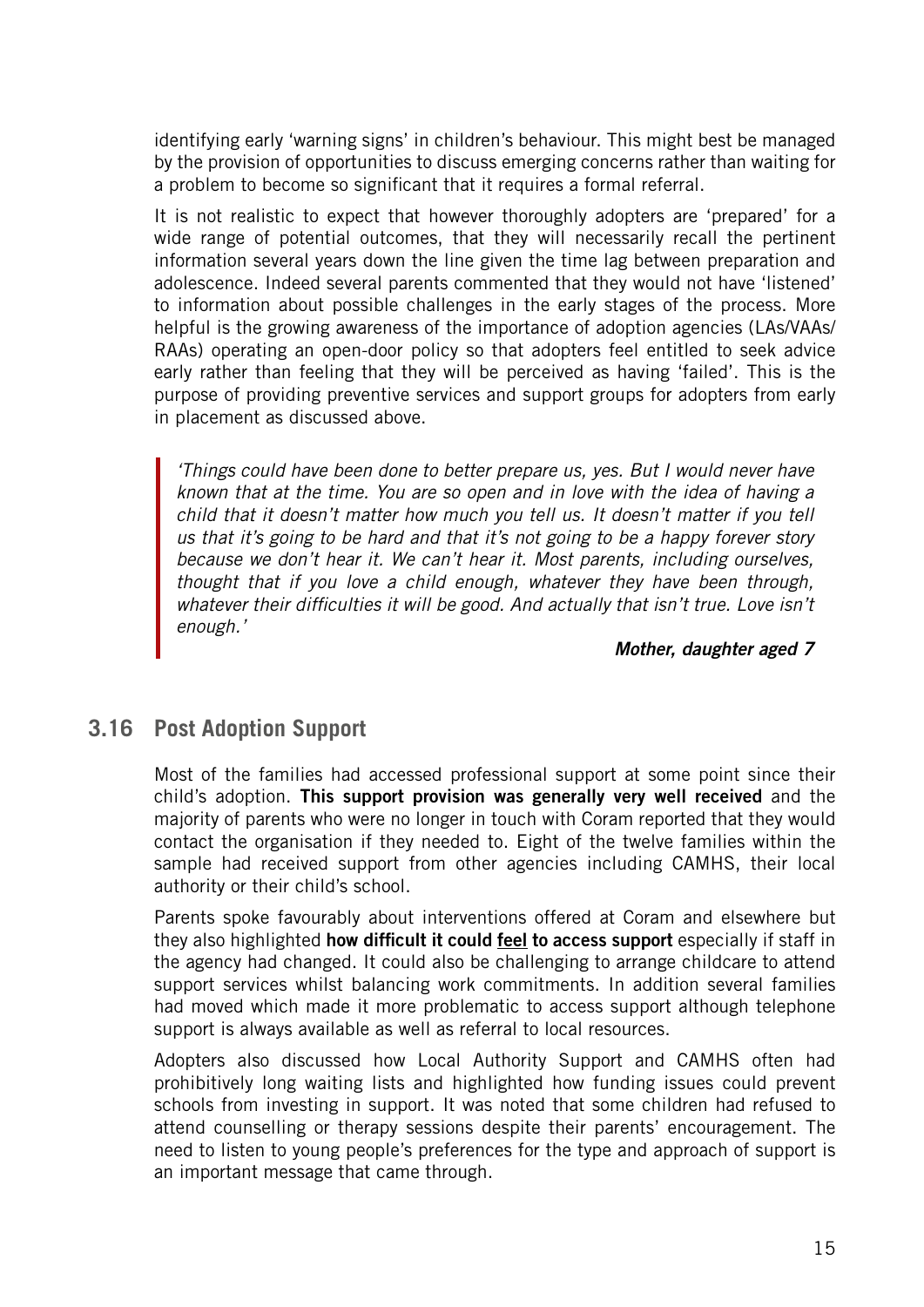## **3.17 Networking opportunities**

**Most parents within the sample had felt 'lonely' or 'isolated' at some point since adopting their child** including in the very early stages of the adoption process (during 2004-9), lacking the peer group of antenatal classes available to other new parents. Many adopters did not know any other adopters in their local area and did not reference any adopter organisations.

Some parents spoke of the support they received from friends but there was a sense that even close friends could not truly empathise or understand adopters' experiences. In response to similar feedback in the original research, Coram has established Stay and Play groups for adopters of very young children (see above), and now has funding via a PIF grant to support the development of similar groups which will be supported by a clinician with expertise in adoption matters, across London. Baby care and paediatric first aid classes are now part of Coram's support package.

One pro-active suggestion from parents within the sample was for an 'annual checkup' or some form of on-going and pro-active link like an "annual service" to give adopters the opportunity to discuss arising issues or support needs. Coram sends bi-annual news letters to all adoptive families to encourage them to contact Coram to discuss any issues and to advertise the existence of the parenting groups for adoptive parents. However this comment seemed to be calling for a more substantial contact offer. In addition to Stay and Play, the support services available at Coram now include:

- Parenting groups for adopters of young children (aged 3-8 years)
- Parenting groups for adopters of adolescent children (for children aged 10-16 years old).

The parenting group for adopters of young children is supported by a crèche and run on a Saturday to enable parents to attend. The other group for adopters of adolescents is run in the evening, after work and a light snack is provided to sustain those who have come from a day at the office. These support services were not available in the early days of Concurrent Planning and this cohort of parents has not experienced the full value of the current support programme.

A common theme in workshops for adopters held by Coram is that they found one of the most helpful elements of the programme to be meeting other adopters, mentioning *"meeting others in similar situations"* and *"being able to talk through issues with other adopters"* as particularly beneficial.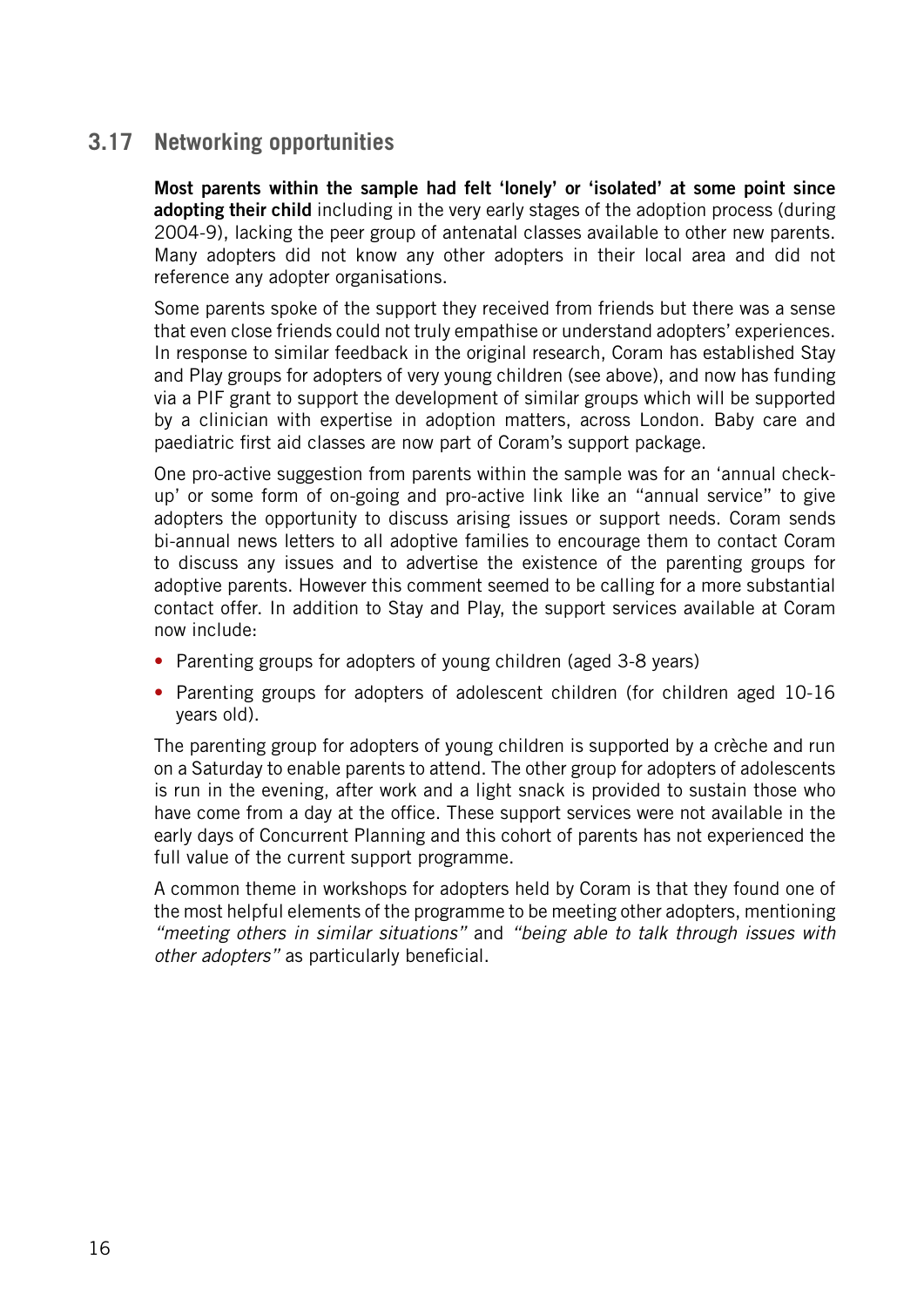# **4 Recommendations**

The following recommendations are based on the two studies. They are made for (a) agencies providing concurrent planning and early placement and (b) all agencies. When we refer to concurrent planning this includes all forms of early permanence (e.g. fostering for adoption).

#### **4.1 Information and guidance in the adoption process**

- It is important to be as open as possible with prospective carers about the range of issues that may impact on children placed from backgrounds of adversity. This view is reinforced by feedback from these studies.
- The studies also highlight the crucial importance of sharing what is known about a particular child's background and giving the prospective carers the opportunity to discuss this with specialists such as the Medical Advisor before making a commitment to accept a placement
- Applicants in the preparation stages, who are learning about the implications of a placement, benefit from the insight of experienced adopters and carers who can provide a 'realistic' perspective.
- Clear information should be provided about available support services and how they can be accessed with an explanation that most adopters seek support periodically – it is not a sign of failure and regular contact from agencies which normalises this.

#### **4.2 Practice in concurrency**

- Adopters and prospective adopters should be able to access **informal advice about their children's behaviour** so that they can check out issues and access support as soon as possible before problems become more serious.
- Adopters and prospective adopters should be fully informed about the possible short term and long-term **impacts for babies suffering drug withdrawal** and the uncertainty surrounding this for individual children.
- Adopters and prospective adopters should be fully-informed about **how long legal proceedings can take** and how distressing repeated hearings can be.
- For early permanence applicants access to such experienced carers may be more limited because the pool of local carers may be small and other networking opportunities may be needed.
- All adopters should have access to **'practical baby care skills' training sessions in early years** that are available to many other new parents.
- **CAMHS should recognise the significance of attachment issues** even in the absence of clinical mental health diagnoses. Currently children who experience difficulties in several domains can fail to meet the threshold for a single clinical diagnosis and consequently do not receive a service.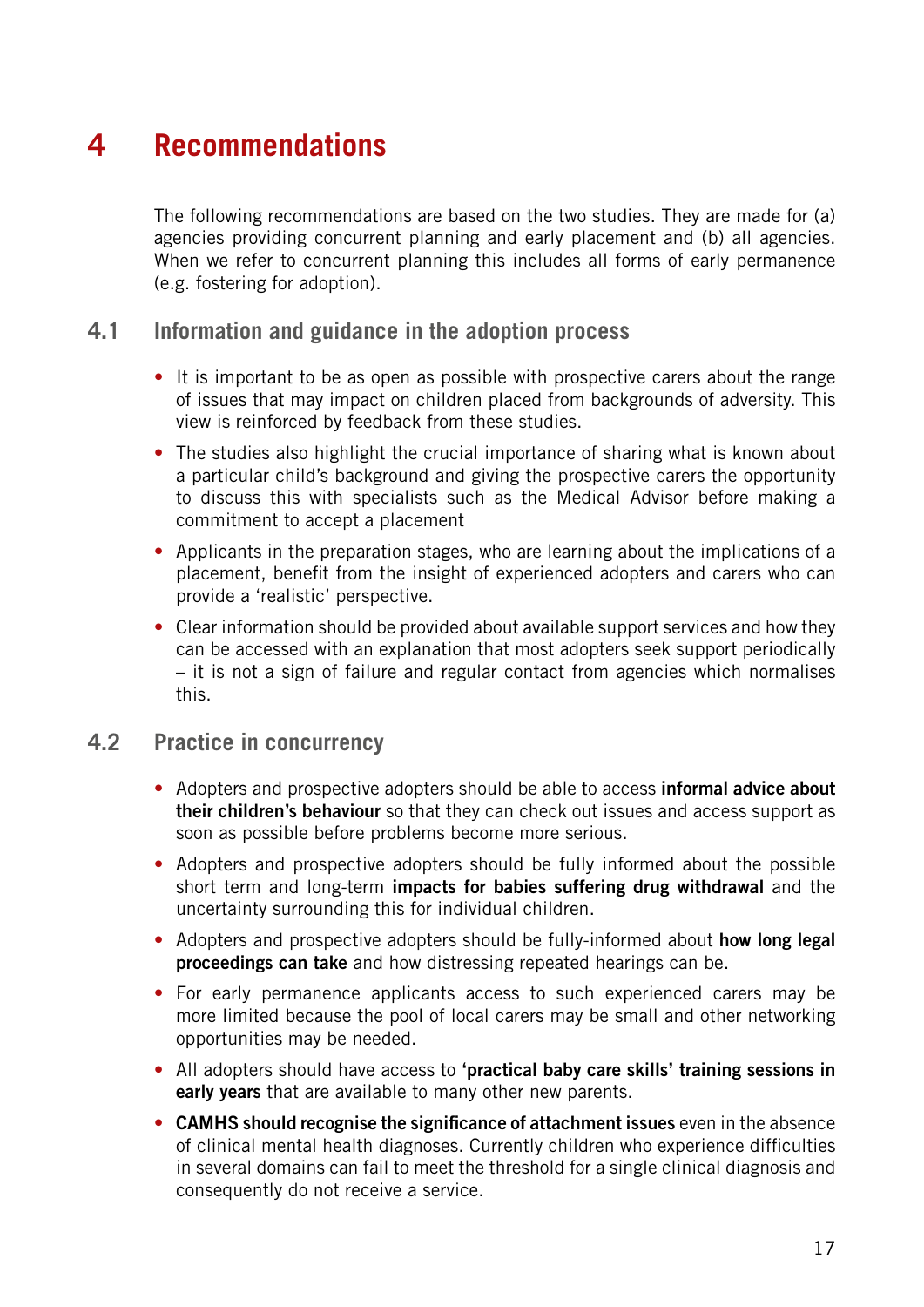## **4.3 Learning for adoption support**

- **Adopters should receive regular offers of follow-up support**. It should be emphasised by agencies that the offer of support is ongoing and that help is available at any time.
- Post-adoption support programmes and seminars should be made **available to families living at greater distance** or outside city centres (e.g. through Skype, webinars, telephone contact). Multiple agencies could also collaborate in a given region or RAA).
- **Adoption agencies should work collaboratively with schools to educate staff** about the additional needs of adopted children e.g. using specialist toolkits such as Coram's Adoptables Toolkit and the pupil premium and to foster relationships with the Virtual School Heads.
- **Parents should be encouraged and supported to learn the techniques to advocate on behalf of their children** to ensure that they receive the best possible support from schools.
- Agencies should support parents to **navigate CAMHS and local authority process**, or ideally act as an advocate to facilitate a referral.
- **Information about the birth family pre-placement should be provided** via the CPR to enable adopters to help children to understand why they were adopted.
- **Adopters should be provided with updated information and advice** on managing the issues of contact at times of need.

#### **4.4 For children and young people**

- Adoption agencies should also ensure that parents of adopted children are aware of the ongoing support available to their adopted children and **provide peer support**  as part of this.
- In particular, **guidance on sharing information and coping with school** are important for adopted young people themselves.

#### **4.5 Wider learning for policy and agency development**

- Early placement is not a panacea but offers the opportunity to build secure attachments from the earliest age. This has created stability of placement despite the difficulties presented.
- **Services need to be designed and resourced on the basis that the majority of children will need support, including into and through adolescence**.
- Managing contact is often difficult and **therapeutic support for contact including lifestory work** should be funded by the Adoption Support Fund.
- Further research with, this very first concurrent planning cohort, in 5-6 years' time would enable the entire childhood experience of those placed in infancy to inform policy and sufficiency planning.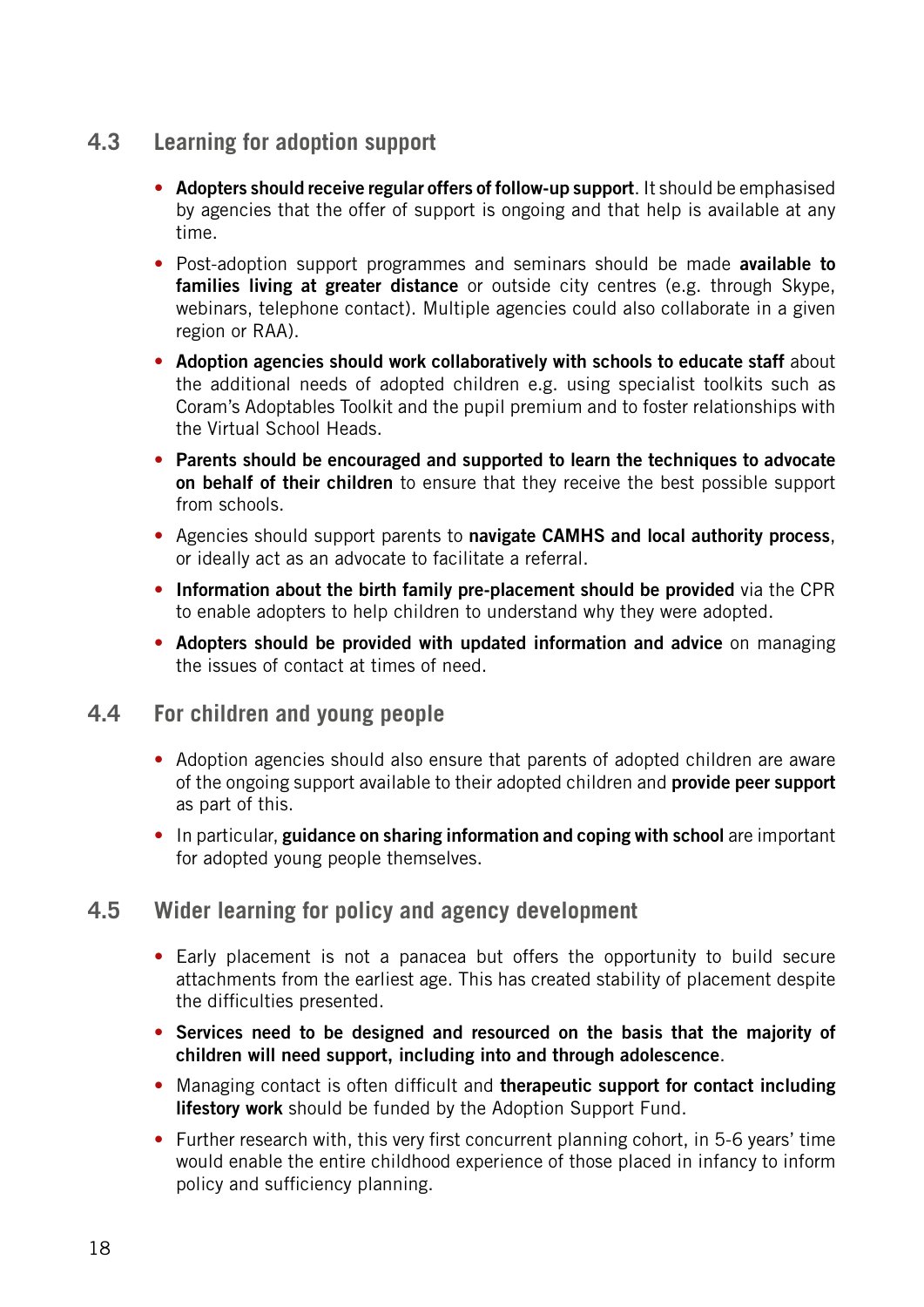# **Coram**

Coram children's charity has been supporting vulnerable children across the UK for over 275 years, helping a million children and young people every year. Coram works to develop children and young people's skills and emotional health, finds adoptive parents, and champions children's rights.

Coram Group's mission and vision is to develop, deliver and promote best practice in the support of children and young people. Coram's vision is that all children will have the best possible chance to live a fulfilling life. We are developing as a National Centre of Excellence for Children, providing services for care experienced children, refugee, migrant and trafficked children, and those who have experienced trauma.

#### **Our impact & evaluation services**

Coram's Impact and Evaluation team delivers:

- External evaluations to support service delivery & improvement
- Research to position services and to develop new service offers
- Support for organisations' monitoring & evaluation requirements
- Development support

The team acts as external evaluators for a range of clients. We are also the nominated evaluation partners for a range of externally funded grants to parts of the Coram group.